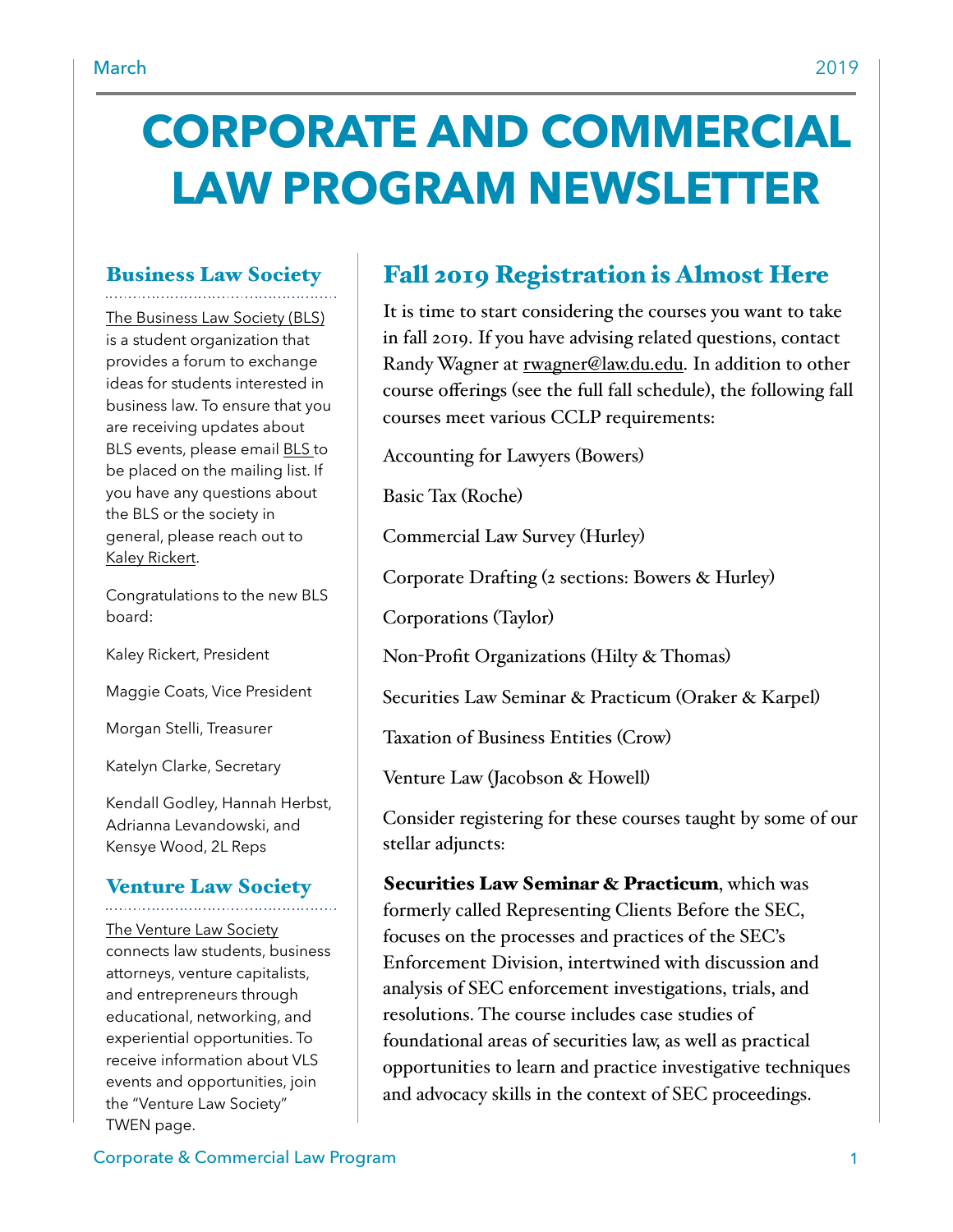#### The Race to the Bottom Blog

The Race to the Bottom Blog (RTTB) is a student-faculty [blog](http://www.theracetothebottom.org/) that provides a forum for discussing trends and case law updates on corporate governance, mergers and acquisitions, cryptocurrency, and securities law.

Congratulations to the new RTTB editorial board:

Luke Salzwedel, Editor-in-Chief

Carlos Schidlow, Managing Editor

Ben Holzer, Technology Editor

David Hartley, Senior Editor

Andrew Janson, Senior Editor

Rachel Neumann, Senior Editor

Emma Feeney, Staff Editor

James Taravella, Staff Editor

Dani Kaiser, Staff Editor

Congratulations to the new RTTB contributors:

Ryan Cole, Thomas Ford, Panagiotis Koutrouvelis, Reginald Perryman, Jordan Prince, Kaley Rickert, and Morgan Stelli

Taxation of Business Entities focuses on the fundamental concepts regarding the three tax regimes that apply to business entities with a legal identity separate from their individual owners (C Corporations, S Corporations, and Partnerships). Students will leave class with a basic understanding of the taxation of these three tax regimes and the ability to compare and issue spot the tax consequences of choosing between them.

#### DU/CU Transactional Competition

The DU/CU Transactional Competition took place on Friday, February 1 (intra-school rounds) and Saturday, February 16 (inter-school rounds hosted by Lewis Brisbois and funded by the Colorado Bar - Business Law Section). The top four teams (two teams from each side of the transaction) from DU and CU advanced to the inter-school rounds, where the four DU teams were paired to negotiate with the four CU teams in the preliminary rounds. The teams, for their respective clients, attempted to finalize an indemnification insert to a stock purchase agreement that arose as a result of a last minute issue. Of the eight teams competing in the inter-school rounds, the top two from each side advanced to the final rounds for one last final 30 minute negotiation in front of all eight judges. John Kyed & Elizabeth Trower (Denver Law) were named the winning team representing the seller in the transaction and Jordan Holsinger & Nathan Fuller (Colorado Law) were named the winning team representing the buyer in the transaction. Julia Roberts & Ryan Talmage (Denver Law) and Meagan Fackler & Scott Rosenbach (Denver Law) were named the runners' up representing the seller and buyer, respectively. In addition to those listed above, the following Denver Law students participated: Megan McCulloch & Katie Ranucci (advanced to the inter-school rounds), Emma Feeney & Morgan Stelli, Michelle Primo & Chris Gutierrez, Erin Lamb & Mackenzie Patterson, and Rachel Neumann & Kaley Rickert. Congratulations to all the Denver Law students who participated in this event - well done!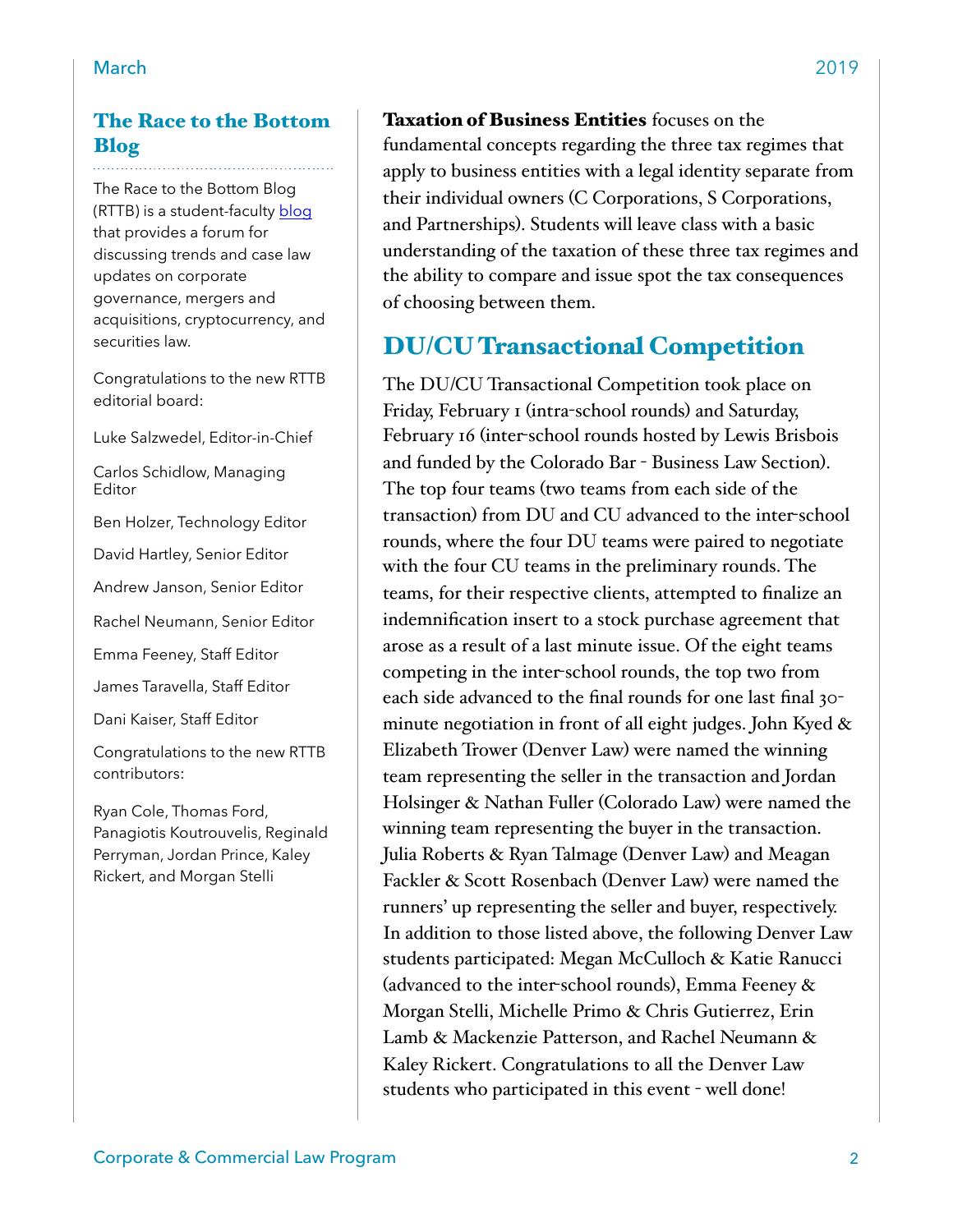Registration for the 2019 Venture Law Summit is open! The Summit is happening on Friday, March 29 from 8am - 1pm at the Sturm College of Law. This year's Summit boasts expert panelists and keynotes in startup capital raising, marijuana ventures, legal ethics, impact investing and social enterprise, and intellectual property. Kevin Saunders, the General Counsel of Accion International and Rachel Carlson, the CEO of Guild Education, will keynote the Summit. Student admission is free. For more information and registration, please visit this link: [https://goo.gl/en34mv.](https://goo.gl/en34mv) If you have any questions, please email Becky Stifter (rstifter19@law.du.edu).

#### Other Competition Highlights

Denver Law was well represented in competitions across the U.S. during spring semester.

The Denver Law teams took first and second place at the ABA Law Student Tax Challenge held in New Orleans. Christine Kuglin & Kasia Parecki (JD/LLM students) took top honors and Gretchen Bundy-Ladowicz & Dave Wilson (LLM students) took second place honors.

Two Denver Law teams competed in this year's 27th Annual Duberstein Moot Court Competition, a bankruptcy competition held at St. John's School of Law. The teams were comprised of Kristina Ellis & Erica Sefton (Christine Kuglin assisting with brief writing) and Ana Engativa & Kathleen Arsenault (Bryston Gallegos assisting with brief writing). Well done competitors!

Two Denver Law teams competed in the regional rounds of the 2019 ABA Representation in Mediation Competition at Berkeley Law. The teams were comprised of Rachel Neumann & Laura Yeager and Taylor Hannegan & Taylor Whalen. Both teams advanced to the regional finals where Hannegan & Whalen won and will represent Denver Law at the national rounds in Minneapolis in April. Go Denver Law!

#### Spring 2019 Business Law Society Events

*The Role of Independent Counsel in Global Risk Management - Guest Presenter: Tom DiBigio –* Please join us for a guest presentation from former federal prosecutor and partner in the DC office of Baker Botts as he talks about the need for leadership, ethics, and corporate management in business. Currently the managing director of MB Risk Management, Mr. DiBiagio will discuss corporate responsibility and the practical skills needed by an independent legal counsel to manage the risks and consequences of global businesses. Date: Wednesday, March 20 – Two Sessions: 12:00pm (Room 155) and 4:00pm (Room 155).

**Spring BLS Walking Tour - April 12 -** Stay tuned to the BLS listserv for more Spring BLS Walking tour information, which allows 25 students to tour the offices of Downtown Denver law firms and other legal departments. Space is limited and filled on a first-come, first-served basis, so please email [BLS@law.du.edu](mailto:BLS@law.du.edu) to be added to the listserv and stay up to date on all BLS events and news.